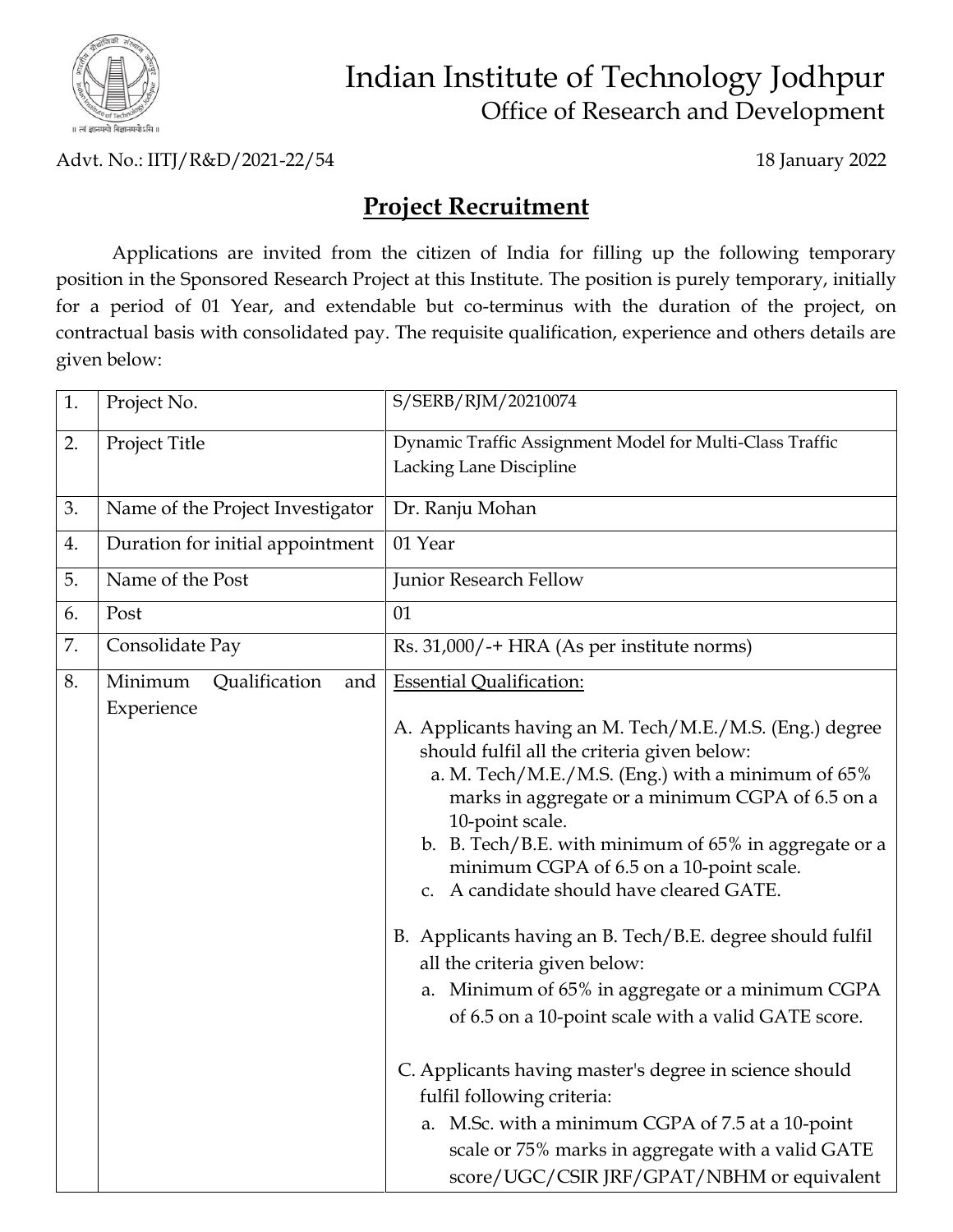|     |                              | qualification in the relevant area tenable for the year                              |
|-----|------------------------------|--------------------------------------------------------------------------------------|
|     |                              | of registration.                                                                     |
|     |                              | b. Exemption under schemes as agreed by the IIT                                      |
|     |                              | council for students of NITs/IITs/IIESRs/IISc may                                    |
|     |                              | be acceptable.                                                                       |
|     |                              |                                                                                      |
|     |                              | Note:                                                                                |
|     |                              | (i) Mere fulfilling the minimum criteria of qualification will                       |
|     |                              | not vest any right on the candidates to be called for the                            |
|     |                              | written Test/Interview                                                               |
|     |                              | Desired Qualification:                                                               |
|     |                              | Exceptional computer programming skills (proficient in                               |
|     |                              | programming using Python/Java/C/C++); Excellent academic                             |
|     |                              | background; Expertise in Graph theory, Data Structures and                           |
|     |                              | algorithms/Data Science; Experience of working with                                  |
|     |                              | Transportation network analysis and prototype development.                           |
| 09. | Brief description of Project | Traffic flow models in traditional Dynamic Traffic Assignment                        |
|     |                              | (DTA) frameworks were analytical expressions of exit flow                            |
|     |                              | functions, delay functions, point queue, and physical queue                          |
|     |                              | models. For a multi-class traffic network lacking lane discipline,                   |
|     |                              | i.e. vehicles with varying sizes flow on links with frequent lateral                 |
|     |                              | movements showing a percolating behaviour through the                                |
|     |                              | available space ahead, exiting DTA models fail to predict travel                     |
|     |                              | time output even with an acceptable level of accuracy. Any                           |
|     |                              | traffic management measures based on this incorrect output                           |
|     |                              | could actually worsen the traffic congestion. Thus, it is essential                  |
|     |                              | to develop a DTA framework that can incorporate the behaviour                        |
|     |                              | of multi-class traffic lacking lane discipline and capture route                     |
|     |                              | switching behaviour. This research will develop a visualization                      |
|     |                              | tool for link traffic flow and the same will be demonstrated using                   |
|     |                              | field traffic data from Jodhpur City, Rajasthan, India. Integrating                  |
|     |                              | the link traffic flow model to an existing node traffic flow model,                  |
|     |                              | a macroscopic DTA framework will be developed for multi-class                        |
|     |                              | traffic lacking lane discipline and will be demonstrated in a                        |
|     |                              | sample network selected from literature, for example, Nguyen                         |
|     |                              | Dupuis and Sioux Falls networks. DTA model performance will                          |
|     |                              | be assessed with respect to link/path travel time prediction in                      |
|     |                              | the network as well as efficiency in convergence to Dynamic                          |
|     |                              | User Equilibrium (DUE). Finally, the proposed framework will                         |
|     |                              | be compared with an existing microscopic DTA tool. The                               |
|     |                              | outcomes of these tasks will be used towards accurate modelling                      |
|     |                              | of DTA framework for sufficiently large transport networks.                          |
| 10. | <b>Job Description</b>       | a. Development of network traffic flow modelling framework<br>and visualization tool |
|     |                              | b. Application of the proposed framework in a sample                                 |
|     |                              | transportation network from literature.                                              |
|     |                              | c. Comparison of the proposed framework with an existing                             |
|     |                              | commercial tool for DTA.                                                             |